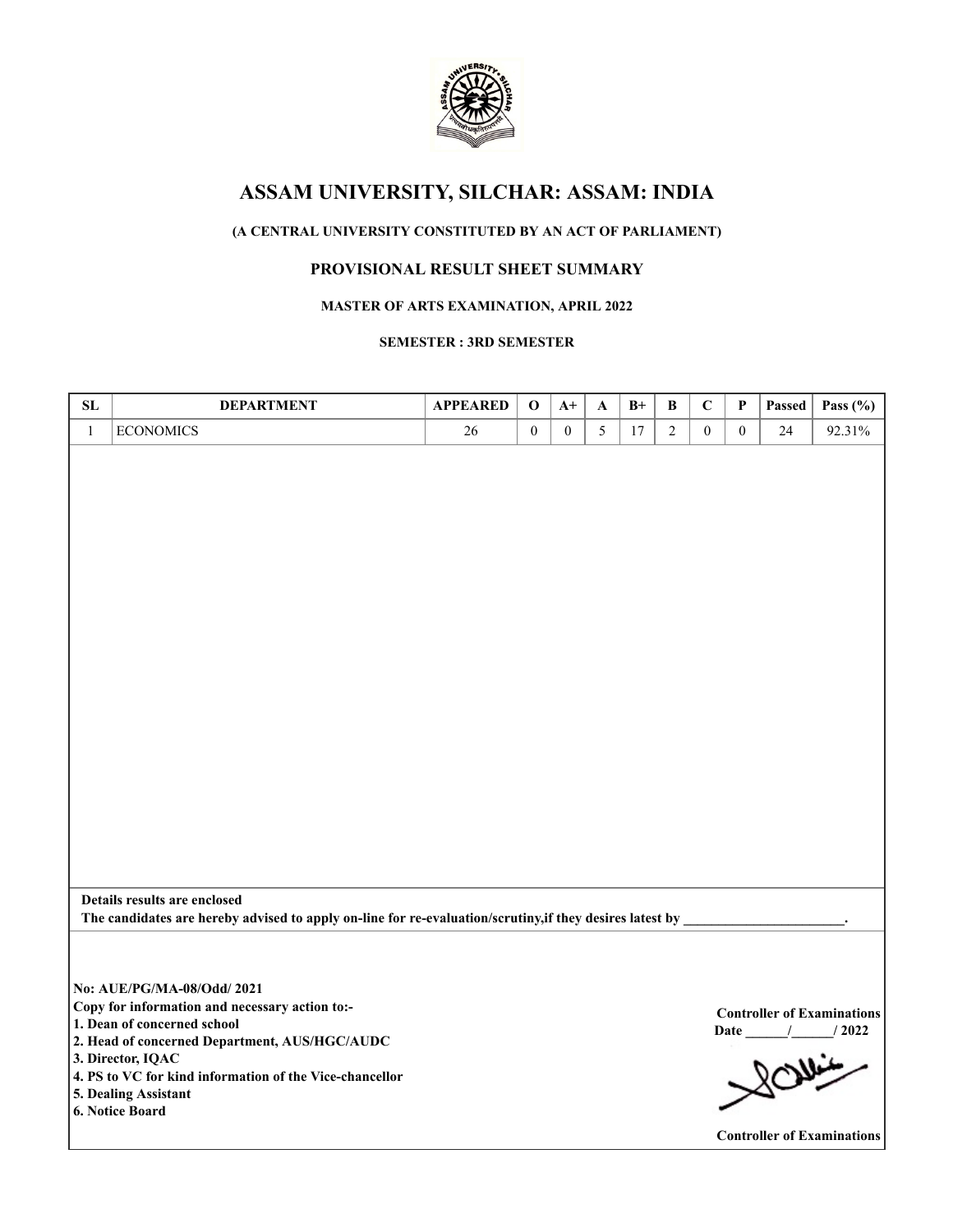

# **(A CENTRAL UNIVERSITY CONSTITUTED BY AN ACT OF PARLIAMENT)**

## **PROVISIONAL RESULT SHEET**

#### **MASTER OF ARTS EXAMINATION, MARCH 2022**

#### **DEPARTMENT : ECONOMICS SEMESTER : 3RD SEMESTER**

| SL             | <b>ROLL</b> | NO.        | <b>SGPA</b>              | <b>Letter Grade</b> | <b>COURSE(S) YET TO CLEAR</b> |
|----------------|-------------|------------|--------------------------|---------------------|-------------------------------|
| $\mathbf{1}$   | 032120      | 2081500087 | 7.12                     | $\mathbf{A}$        |                               |
| $\overline{2}$ | 032120      | 2081500088 | 6.96                     | $\mathrm{B}^{+}$    |                               |
| $\overline{3}$ | 032120      | 2081500089 | 6.32                     | $B+$                |                               |
| $\overline{4}$ | 032120      | 2081500090 | 5.70                     | $\, {\bf B}$        |                               |
| 5              | 032120      | 2081500091 | 5.78                     | $\, {\bf B}$        |                               |
| 6              | 032120      | 2081500092 | 6.30                     | $\rm B^+$           |                               |
| $\tau$         | 032120      | 2081500093 | 6.70                     | $\mathrm{B}^{+}$    |                               |
| $8\,$          | 032120      | 2081500094 | 6.44                     | $B+$                |                               |
| $\overline{9}$ | 032120      | 2081500095 | $\overline{\phantom{a}}$ | $\mathbf F$         | ECOEC-304                     |
| 10             | 032120      | 2081500096 | 6.66                     | $\rm B^+$           |                               |
| $11\,$         | 032120      | 2081500097 | 6.50                     | $B+$                |                               |
| 12             | 032120      | 2081500098 | 6.86                     | $\mathrm{B}^{+}$    |                               |
| 13             | 032120      | 2081500100 | 6.78                     | $B+$                |                               |
| 14             | 032120      | 2081500101 | 6.72                     | $\mathrm{B}^{+}$    |                               |
| 15             | 032120      | 2081500102 | 6.90                     | $B+$                |                               |
| 16             | 032120      | 2081500103 | 7.48                     | $\bf{A}$            |                               |
| 17             | 032120      | 2081500104 | 6.22                     | $\rm B^+$           |                               |
| $18\,$         | 032120      | 2081500105 | 6.94                     | $\mathrm{B}^{+}$    |                               |
| 19             | 032120      | 2081500106 | 6.84                     | $\rm B^+$           |                               |
| 20             | 032120      | 2081500107 | 7.60                     | $\mathbf A$         |                               |
| 21             | 032120      | 2081500108 | 7.04                     | $\mathbf A$         |                               |
| 22             | 032120      | 2081500109 | 7.06                     | $\mathbf A$         |                               |
| 23             | 032120      | 2081500110 | 6.06                     | $\mathrm{B}^{+}$    |                               |

**Letter Grade:**

**O = 9.00 - 10.00; A+ = 8.00 - 8.99; A = 7.00 - 7.99; B+ = 6.00 - 6.99; B = 5.50 - 5.99; C = 5.00 - 5.49; P = 4.00 - 4.99; F = 0.00; Ab = 0.00;**

**Controller of Examinations**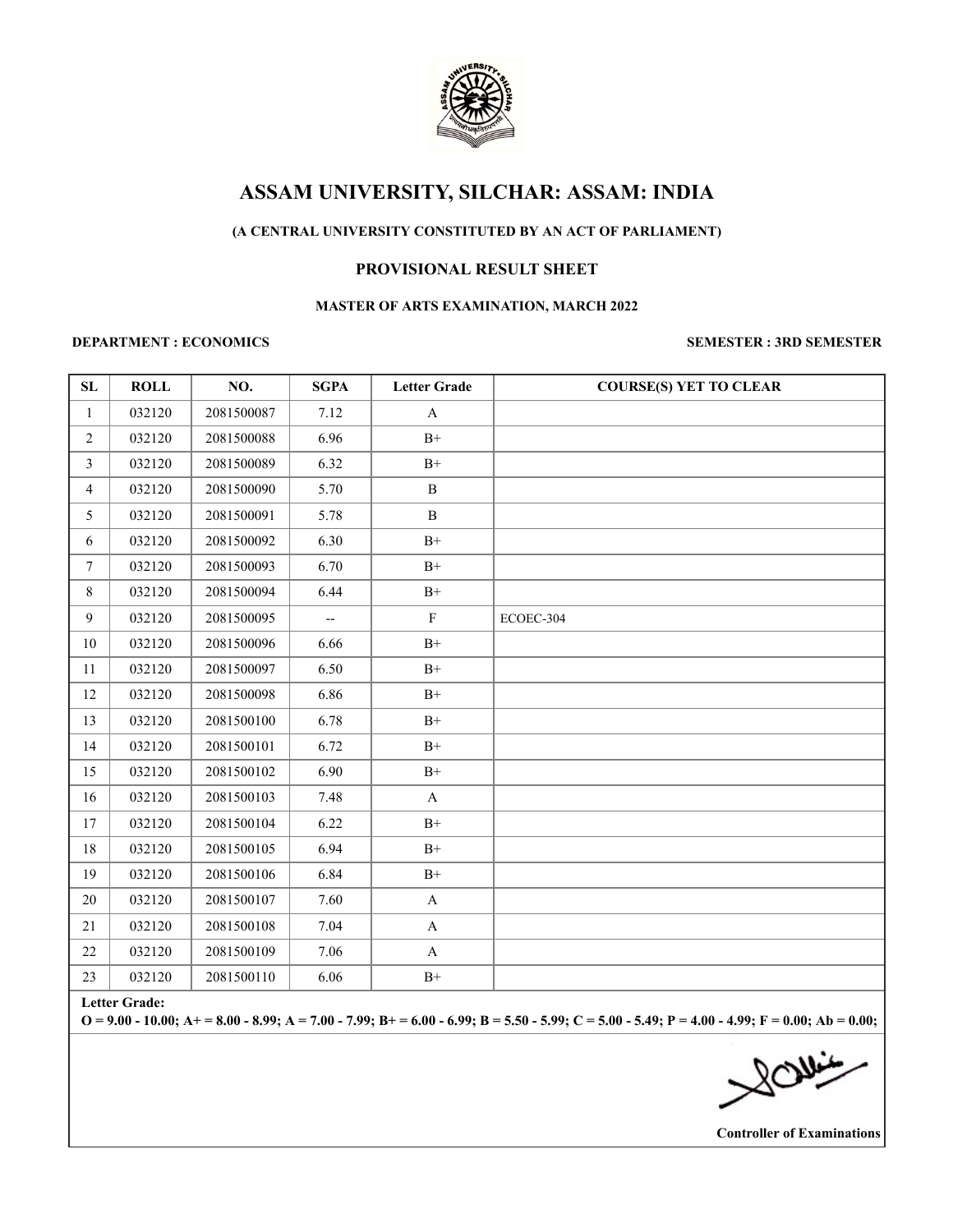

## **(A CENTRAL UNIVERSITY CONSTITUTED BY AN ACT OF PARLIAMENT)**

## **PROVISIONAL RESULT SHEET**

#### **MASTER OF ARTS EXAMINATION, MARCH 2022**

## **DEPARTMENT : ECONOMICS SEMESTER : 3RD SEMESTER**

| ${\bf SL}$ | <b>ROLL</b>                                                                                                                                                               | NO.        | <b>SGPA</b>              | <b>Letter Grade</b> | <b>COURSE(S) YET TO CLEAR</b>  |  |  |
|------------|---------------------------------------------------------------------------------------------------------------------------------------------------------------------------|------------|--------------------------|---------------------|--------------------------------|--|--|
| 24         | 032120                                                                                                                                                                    | 2081500111 | 6.30                     | $B+$                |                                |  |  |
| 25         | 032120                                                                                                                                                                    | 2081500112 | 6.46                     | $\mathrm{B}^+$      |                                |  |  |
| $26\,$     | 032120                                                                                                                                                                    | 2081500113 | $\overline{\phantom{a}}$ | ${\bf F}$           | ECOCC-301                      |  |  |
|            |                                                                                                                                                                           |            |                          |                     |                                |  |  |
|            |                                                                                                                                                                           |            |                          |                     |                                |  |  |
|            |                                                                                                                                                                           |            |                          |                     |                                |  |  |
|            |                                                                                                                                                                           |            |                          |                     |                                |  |  |
|            |                                                                                                                                                                           |            |                          |                     |                                |  |  |
|            |                                                                                                                                                                           |            |                          |                     |                                |  |  |
|            |                                                                                                                                                                           |            |                          |                     |                                |  |  |
|            |                                                                                                                                                                           |            |                          |                     |                                |  |  |
|            |                                                                                                                                                                           |            |                          |                     |                                |  |  |
|            |                                                                                                                                                                           |            |                          |                     |                                |  |  |
|            |                                                                                                                                                                           |            |                          |                     |                                |  |  |
|            |                                                                                                                                                                           |            |                          |                     |                                |  |  |
|            |                                                                                                                                                                           |            |                          |                     |                                |  |  |
|            |                                                                                                                                                                           |            |                          |                     |                                |  |  |
|            |                                                                                                                                                                           |            |                          |                     |                                |  |  |
|            |                                                                                                                                                                           |            |                          |                     |                                |  |  |
|            |                                                                                                                                                                           |            |                          |                     |                                |  |  |
|            |                                                                                                                                                                           |            |                          |                     |                                |  |  |
|            |                                                                                                                                                                           |            |                          |                     |                                |  |  |
|            | <b>Letter Grade:</b><br>$Q = 9.00 - 10.00$ ; A+ = 8.00 - 8.99; A = 7.00 - 7.99; B+ = 6.00 - 6.99; B = 5.50 - 5.99; C = 5.00 - 5.49; P = 4.00 - 4.99; F = 0.00; Ab = 0.00; |            |                          |                     |                                |  |  |
|            |                                                                                                                                                                           |            |                          |                     | $\mathcal{L} \sim \mathcal{M}$ |  |  |

 $\bowtie$ 

**Controller of Examinations**